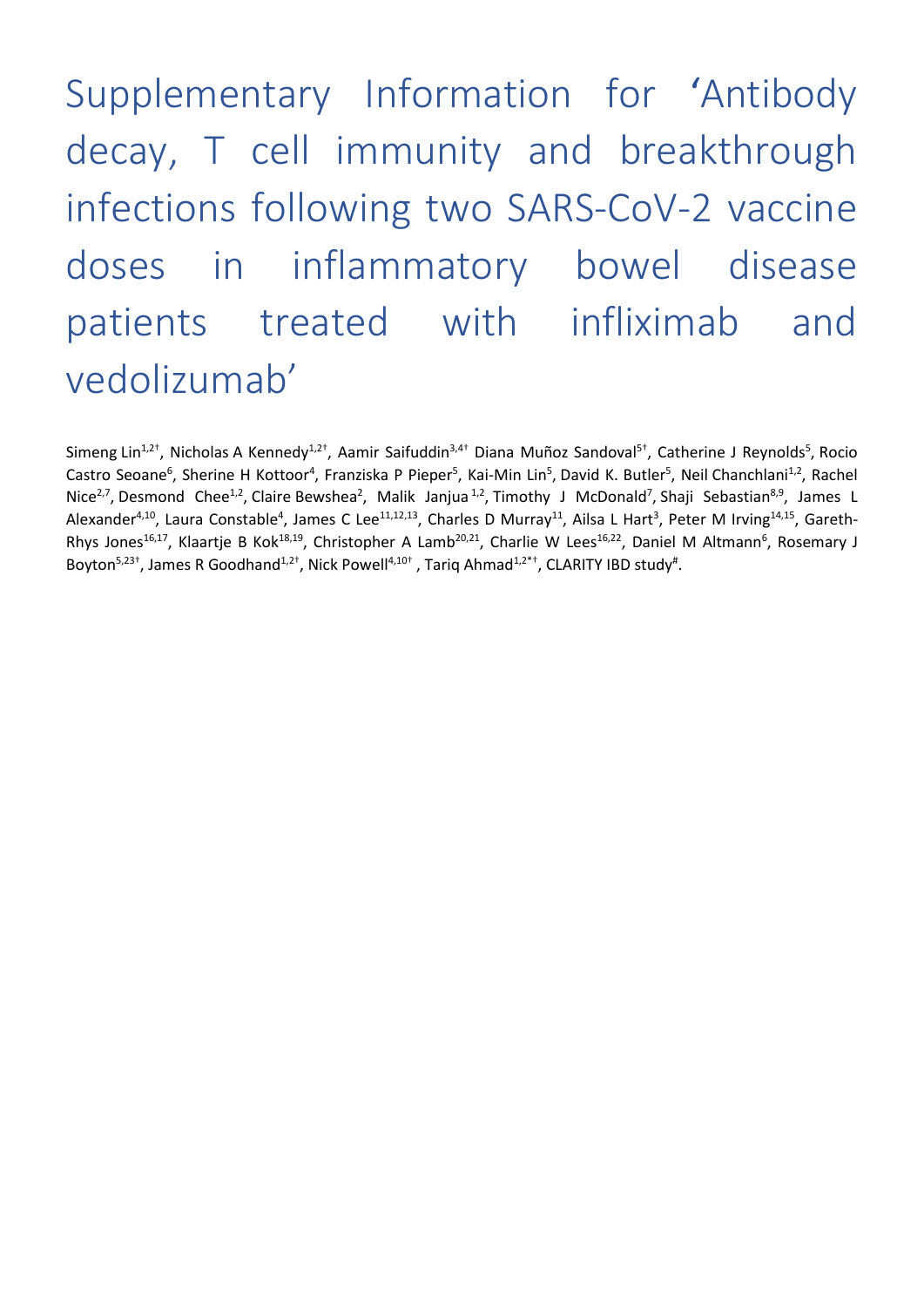

**Supplementary Figure 1: Model estimates of the rate of anti-S RBD antibody decay over time, stratified by biologic therapy (infliximab vs vedolizumab), vaccine, and history of prior SARS-CoV-2 infection.** The solid blue line represents the model estimates of the rate of anti-S RBD antibody decay over time using a linear mixed effects model with log anti-S RBD antibody as the dependent variable and individual as a random effect. *λ* represents the half-life calculated from the inverse of the gradient of the model. The biologic treatment infliximab is shown in green and vedolizumab in orange. Source data are provided as a Source Data file.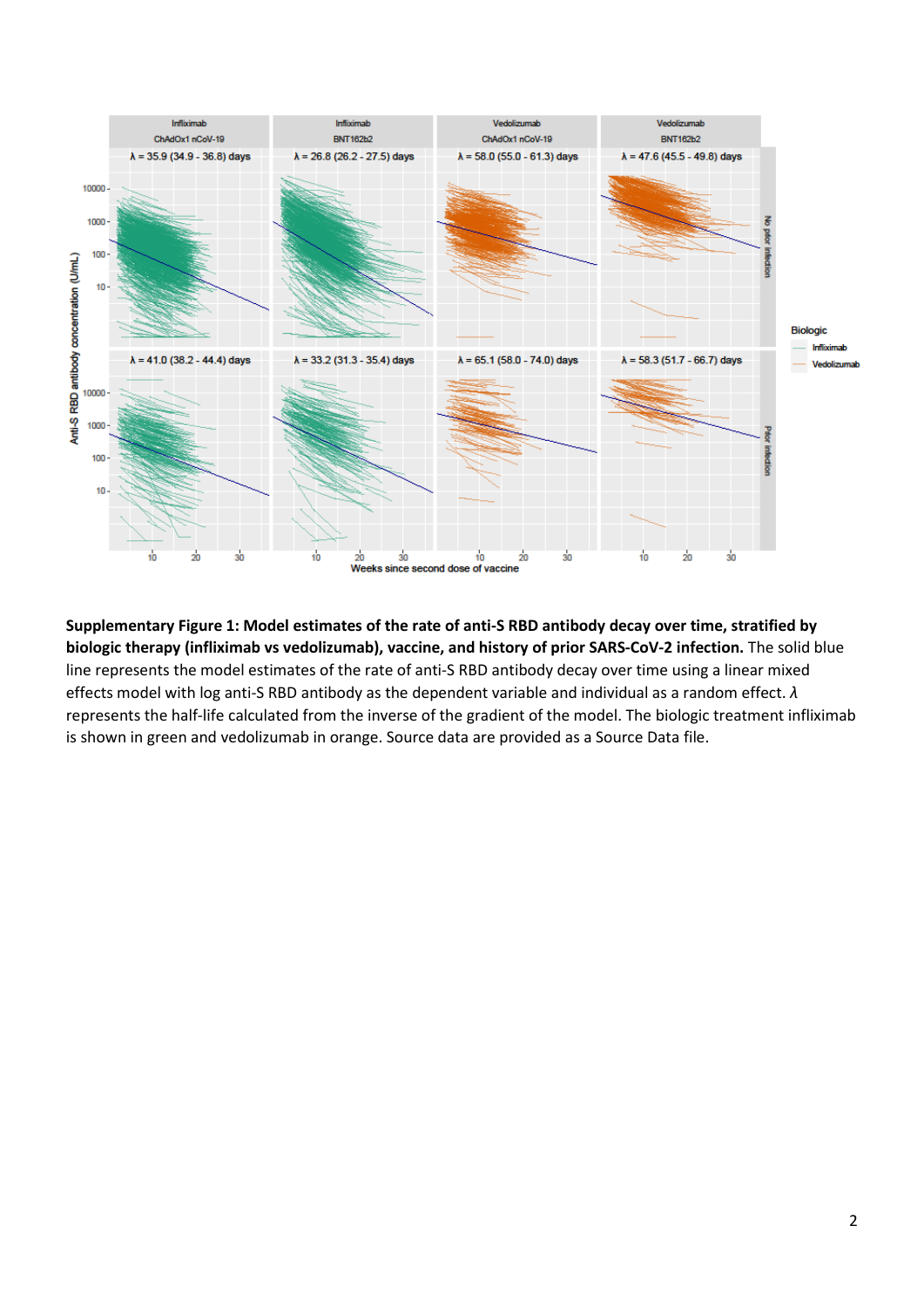

**Supplementary Figure 2: Line graph showing the number of participants included at each time point in Figure 5 of the manuscript.** The biologic treatment infliximab is shown in green and vedolizumab in orange. Source data are provided as a Source Data file.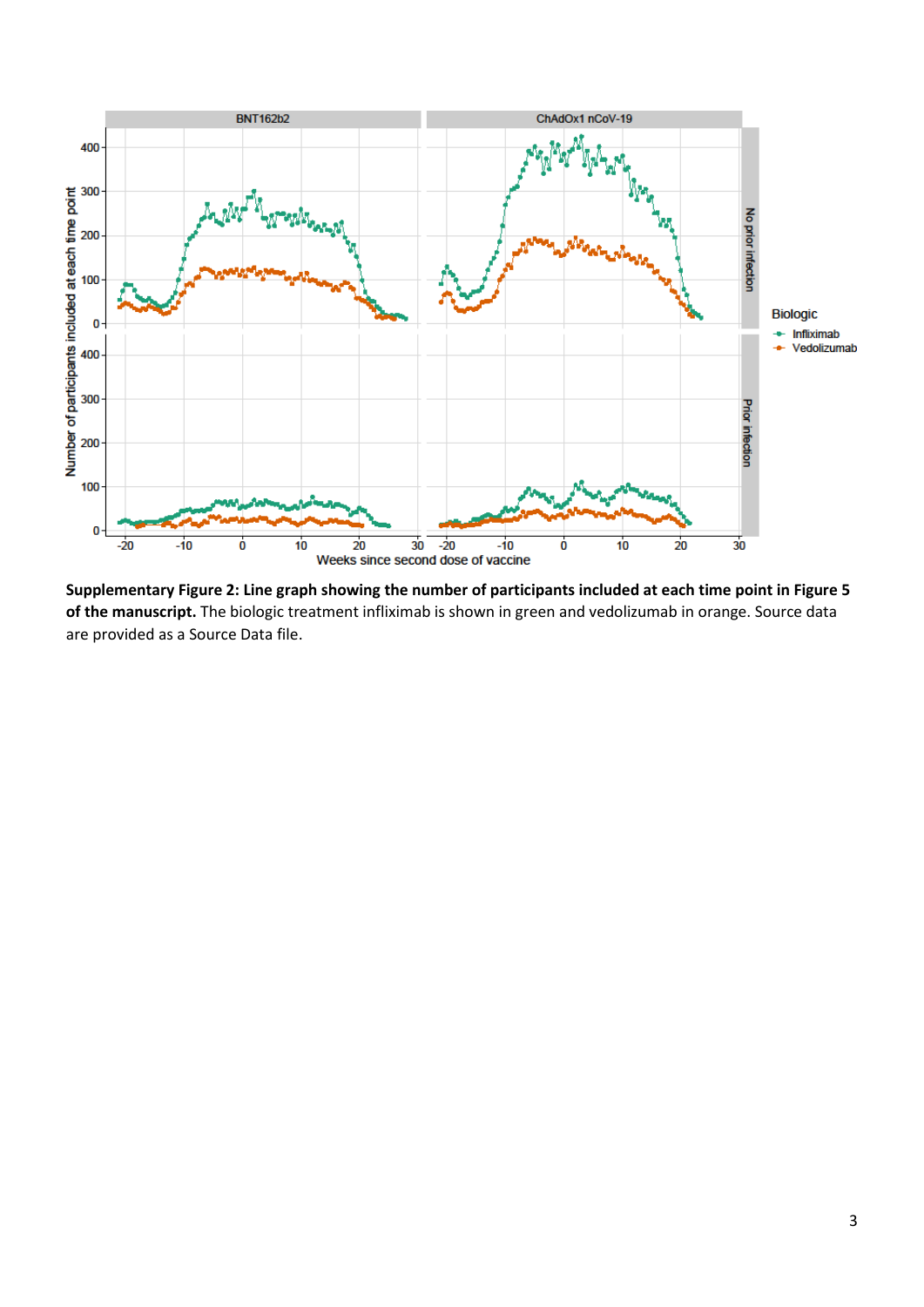

**Supplementary Figure 3: Rolling geometric mean antibody concentration over time of participants on biologic therapy (infliximab vs vedolizumab) compared with 605 participants of the Virus Watch community cohort vaccine, timed from second dose SARS-CoV-2 vaccine (week 0), stratified by vaccine and history of prior SARS-CoV-2 infection.** Geometric means are calculated using a rolling 15-day window (i.e. 7 days either side of the day indicated). The shaded areas represent the 95% confidence intervals of the geometric means. The horizontal blue line represents the seroconversion threshold (15 U/mL). The biologic treatment infliximab is shown in green and vedolizumab is shown in orange. Participants of the Virus Watch community cohort are shown in purple.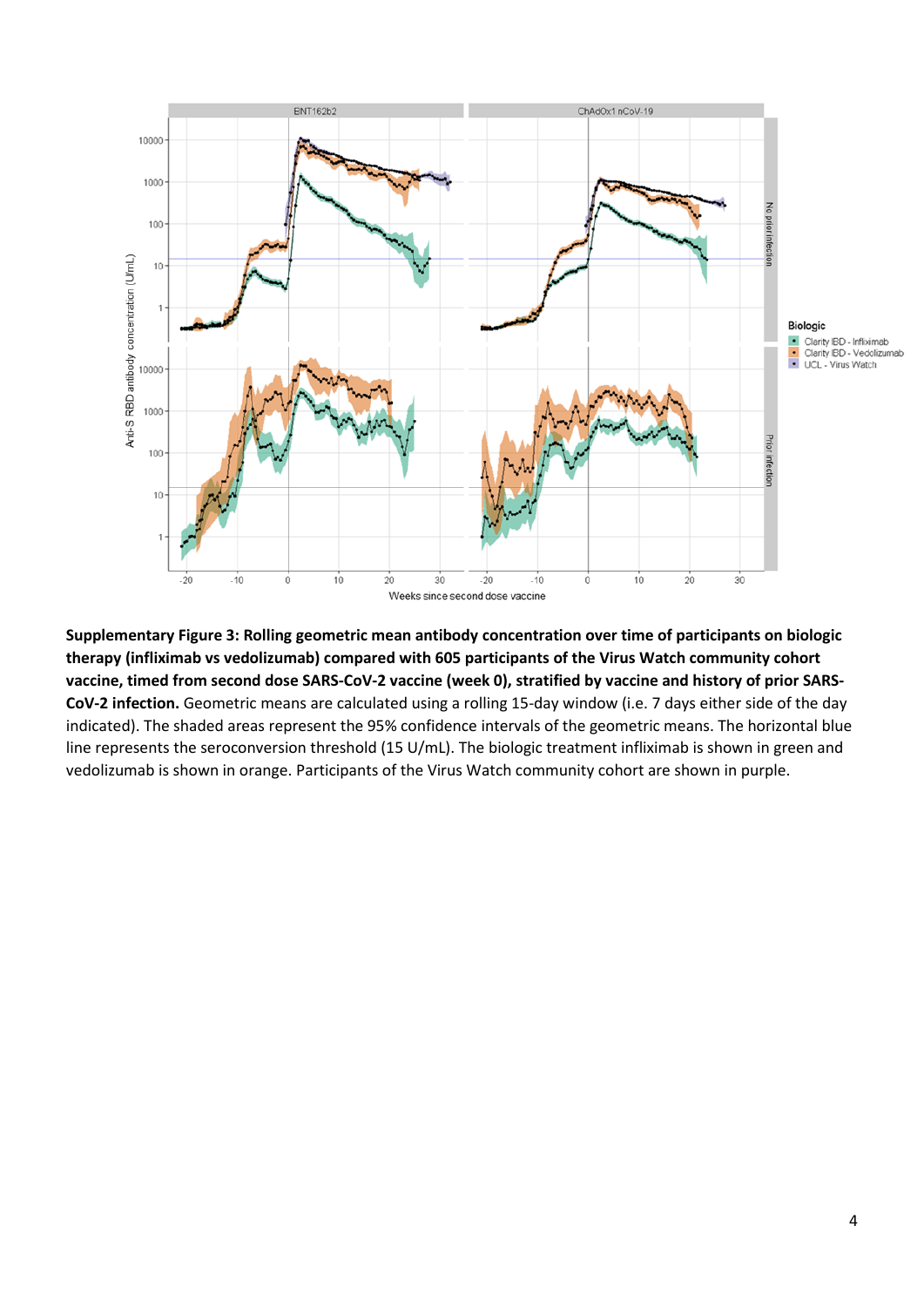

**Supplementary Figure 4: Kaplan-Meier graphs showing the time to the anti-S RBD antibody concentration falling below the seroconversion threshold of 15U/mL following the second dose of SARS-CoV-2 vaccine.** The shaded areas represent the 95% confidence intervals of the percentage of participants at each time point. The biologic treatment infliximab is shown in green and vedolizumab in orange. The number of participants at each time point are displayed in black at the bottom of each figure. P-values are calculated using log-rank test. Source data are provided as a Source Data file.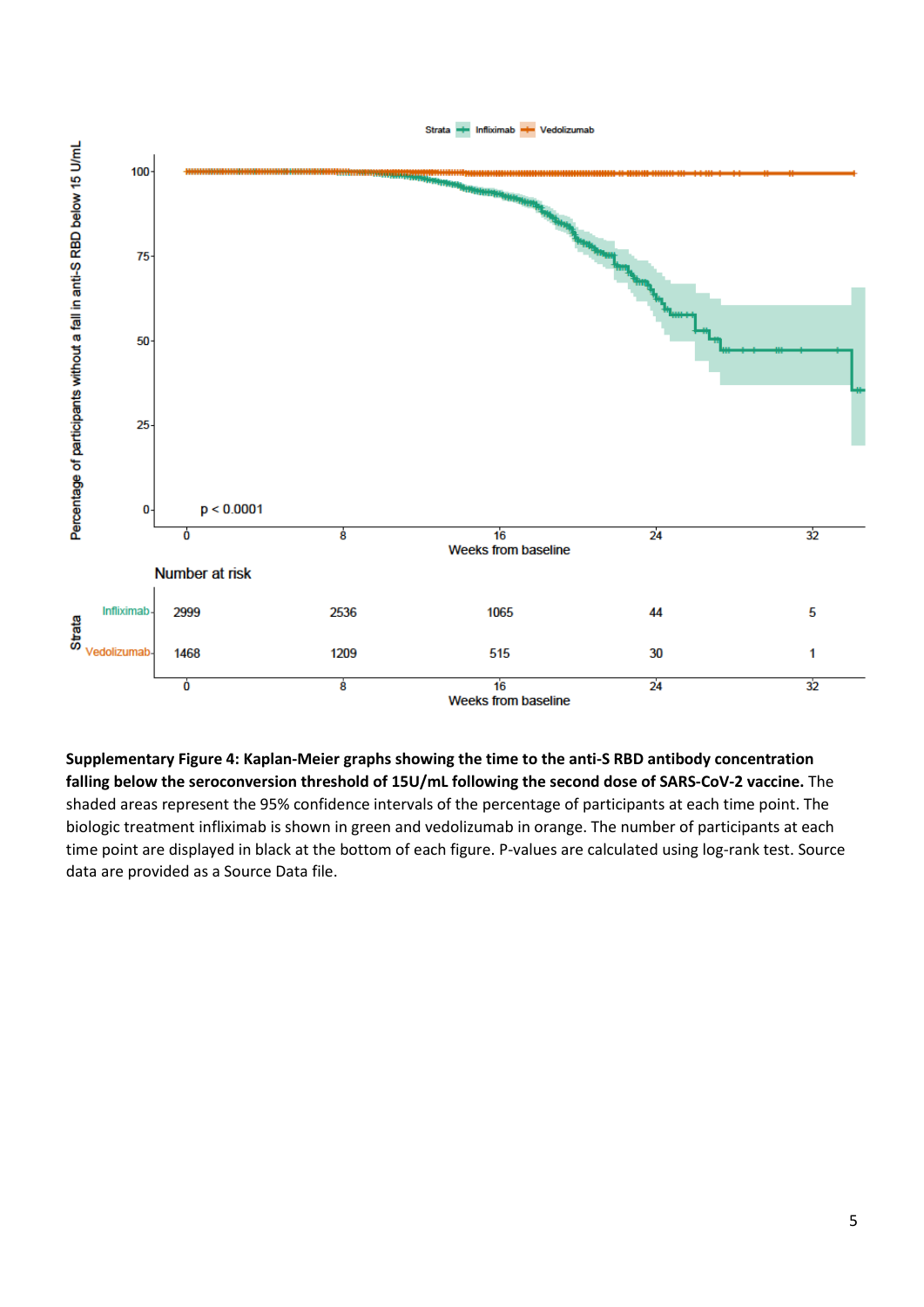| <b>Variable</b>                           | N         | <b>Hazard ratio</b>                                              | <b>HR (95% CI)</b>  | p        |
|-------------------------------------------|-----------|------------------------------------------------------------------|---------------------|----------|
| Infliximab (vs vedolizumab)               | 2979/4433 | $\overline{\phantom{a}}$                                         | 21.67 (8.85, 53.06) | < 0.0001 |
| <b>Immunomodulator</b>                    | 2012/4433 | н                                                                | 1.06 (0.82, 1.38)   | 0.65     |
| Crohn's disease (vs UC or IBDU) 2512/4433 |           | i H                                                              | 1.24(0.93, 1.64)    | 0.14     |
| <b>Non-white ethnicity</b>                | 452/4433  |                                                                  | 0.40(0.23, 0.70)    | 0.0015   |
| <b>Current smoker</b>                     | 421/4433  | HH<br>50<br>0.5<br>20<br>10 <sup>10</sup><br>$\overline{2}$<br>5 | 1.86(1.31, 2.63)    | 0.00048  |

**Supplementary Figure 5: Cox proportional hazards model of variables associated with anti-S RBD antibody concentration falling below the seroconversion threshold of 15U/mL after the second dose of SARS-CoV-2 vaccine.** The resultant values represent the hazard ratio of anti-S RBD antibody concentration falling below the seroconversion threshold (black square) associated with each variable. The horizontal solid line through each square represents the 95% confidence interval. Tests were two-tailed and p-values calculated using log-rank test without correction for multiple testing. Source data are provided as a Source Data file. Abbreviations: UC = ulcerative colitis; IBDU = inflammatory bowel disease unclassified.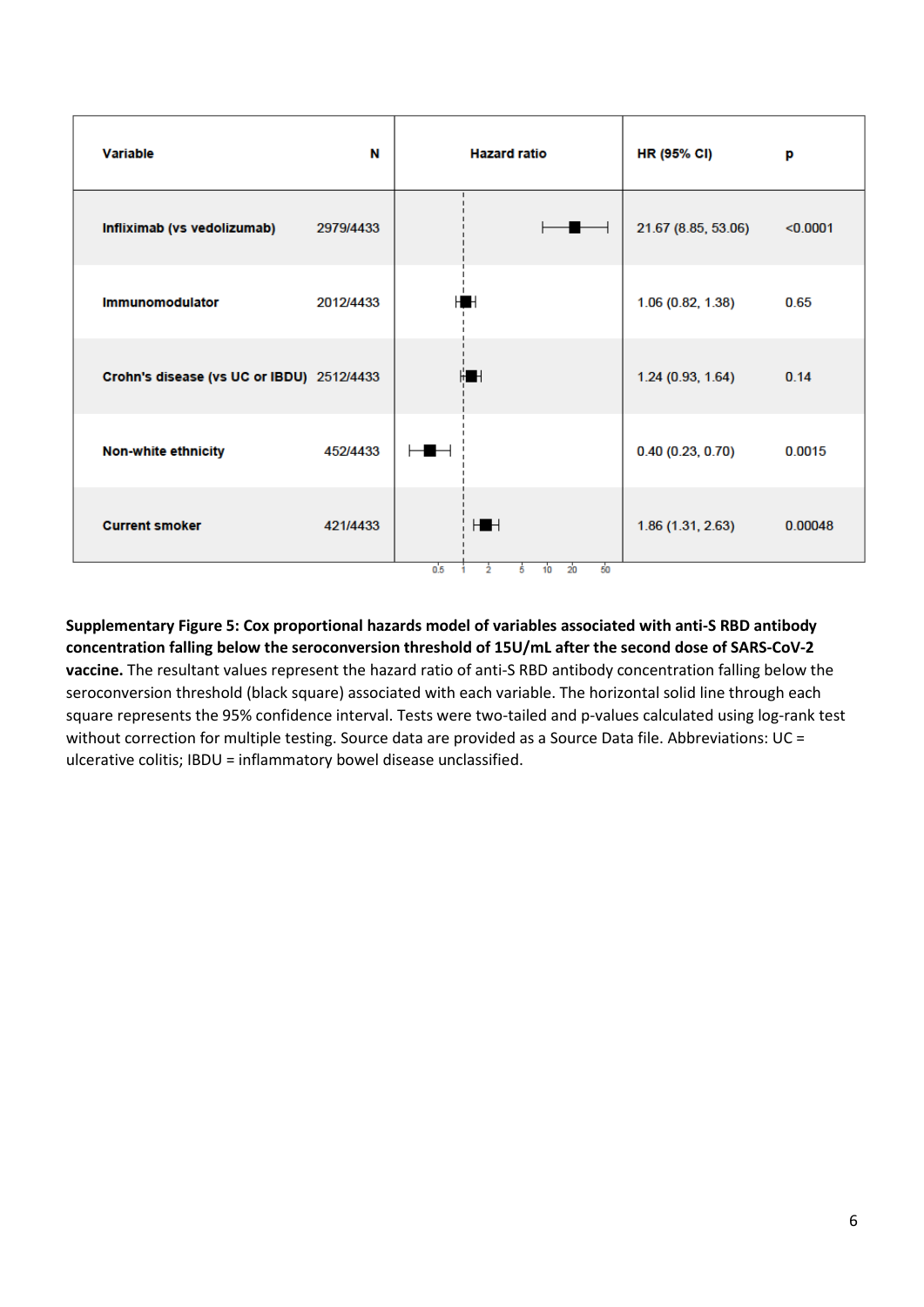

**Supplementary Figure 6: Receiver operator characteristic curve of anti-N antibody results from participants two weeks following a PCR-confirmed infection.** The light grey line is the reference line. A threshold of 0.12 times the cut-off index provides 100% specificity for determining prior SARS-CoV-2 infection. Source data are provided as a Source Data file.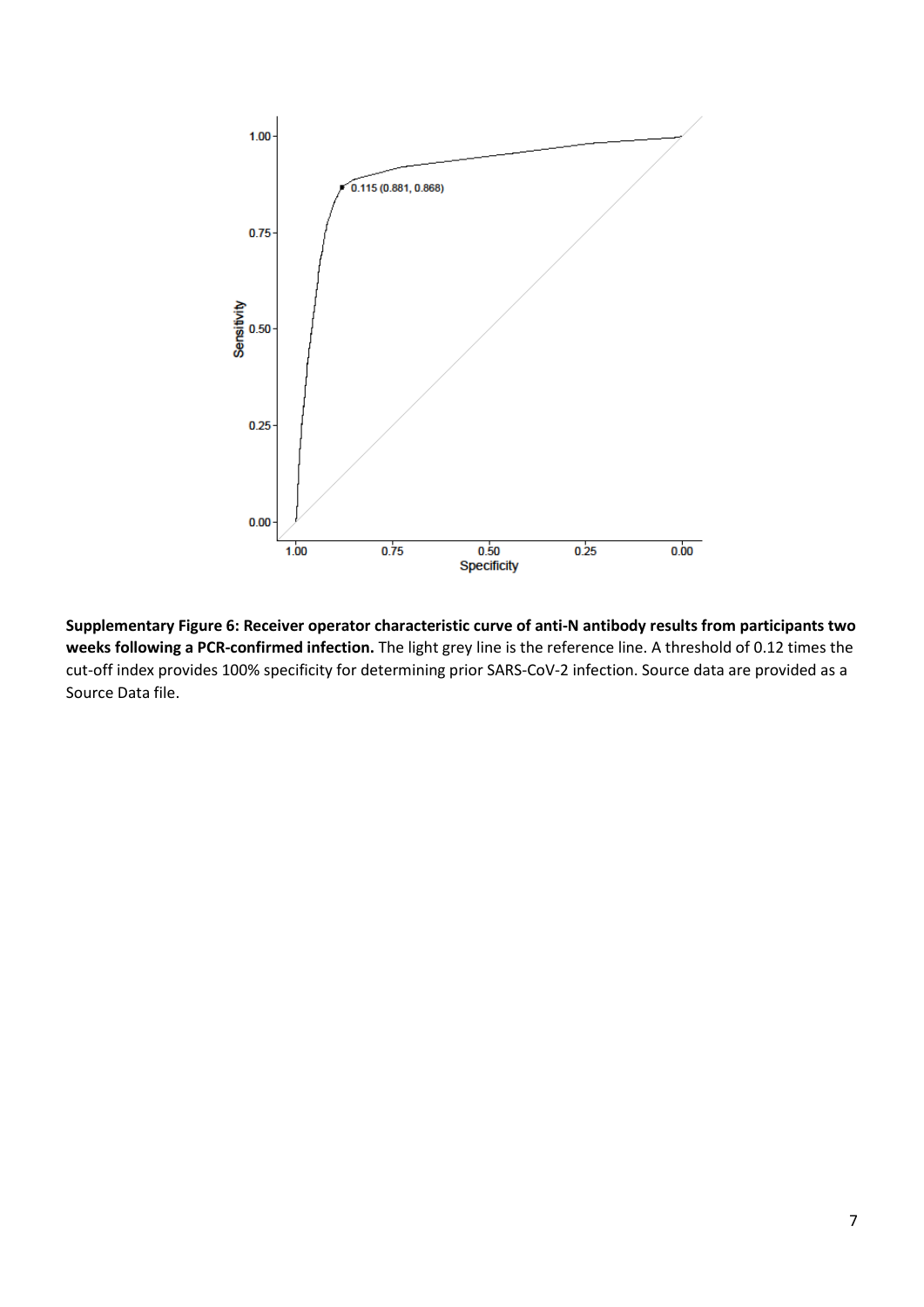| Variable                                 | Vedolizumab             | Infliximab              | p        |
|------------------------------------------|-------------------------|-------------------------|----------|
| Vaccine                                  |                         |                         |          |
| <b>BNT162b2</b>                          | 49.3% (35/71)           | 49.3% (104/211)         | 1.0      |
| ChAdOx1 nCoV-19                          | 50.7% (36/71)           | 50.7% (107/211)         |          |
| Age (years)                              | 45.1 (34.0 - 54.5)      | 38.1 (30.0 - 48.9)      | 0.0012   |
| Sex                                      |                         |                         |          |
| Female                                   | 47.9% (34/71)           | 39.8% (84/211)          | 0.27     |
| Male                                     | 52.1% (37/71)           | 60.2% (127/211)         |          |
| Intersex                                 | $0.0\% (0/71)$          | $0.0\% (0/211)$         |          |
| Prefer not to say                        | $0.0\%$ (0/71)          | $0.0\% (0/211)$         |          |
| Ethnicity                                |                         |                         |          |
| White                                    | 80.3% (57/71)           | 82.5% (174/211)         | 0.83     |
| Asian                                    | 15.5% (11/71)           | 11.8% (25/211)          |          |
| Mixed                                    | $1.4\%$ (1/71)          | $1.4\%$ (3/211)         |          |
| <b>Black</b>                             | $2.8\% (2/71)$          | $2.4\%$ (5/211)         |          |
| Other                                    | $0.0\%$ (0/71)          | $1.9\%$ (4/211)         |          |
| Diagnosis                                |                         |                         |          |
| Crohn's disease                          | 28.2% (20/71)           | 67.8% (143/211)         | < 0.0001 |
| UC/IBDU                                  | 71.8% (51/71)           | 32.2% (68/211)          |          |
| Duration of IBD (years)                  | $11.0(6.5 - 21.0)$      | $10.0 (5.0 - 18.0)$     | 0.12     |
| Age at IBD diagnosis (years)             | 27.8 (20.2 - 39.4)      | 24.8 (17.2 - 34.0)      | 0.023    |
| Immunomodulators at vaccine              | 10.1% (7/69)            | 62.6% (132/211)         | < 0.0001 |
| 5-ASA                                    | 31.9% (22/69)           | 19.4% (41/211)          | 0.045    |
| Steroids                                 | 7.2% (5/69)             | $2.4\%$ (5/211)         | 0.070    |
| BMI                                      | 25.6 (22.0 - 28.9)      | $24.6(21.8 - 27.1)$     | 0.38     |
| Heart disease                            | $2.8\% (2/71)$          | $1.9\%$ (4/211)         | 0.64     |
| <b>Diabetes</b>                          | 9.9% (7/71)             | $3.3\% (7/211)$         | 0.051    |
| Lung disease                             | 21.1% (15/71)           | 13.7% (29/211)          | 0.18     |
| Kidney disease                           | $4.2\%$ (3/71)          | $0.9\% (2/211)$         | 0.10     |
| Cancer                                   | $2.8\% (2/71)$          | $0.0\% (0/211)$         | 0.063    |
| Smoker                                   |                         |                         |          |
| Yes                                      | $4.2\%$ (3/71)          | 9.0% (19/211)           | 0.028    |
| Not currently                            | 38.0% (27/71)           | 22.3% (47/211)          |          |
| Never                                    | 57.7% (41/71)           | 68.7% (145/211)         |          |
| Exposure to documented cases of COVID-19 | $8.5\%$ (6/71)          | 4.3% (9/210)            | 0.22     |
| Income deprivation score                 | $0.092$ (0.048 - 0.163) | $0.084$ (0.046 - 0.140) | 0.26     |
| Active disease (PRO2)                    | $6.2\%$ (4/65)          | $2.5\%$ (5/201)         | 0.23     |
| Time between vaccine doses (weeks)       | $10.9(10.0 - 11.1)$     | $10.7(9.9 - 11.2)$      | 0.35     |

## **Supplementary Table 1: Baseline characteristics of unique participants included in T cell studies stratified by biologic treatment at time of first vaccine dose**

Abbreviations: IBD = inflammatory bowel disease; 5-ASA = 5-aminosalicylic acid; BMI = Body Mass Index; PRO2 = IBD disease activity. Values presented are median (interquartile range) or percentage (numerator/denominator). All tests are two-sided. P values represent the results of a Mann Whitney U, Kruskal Wallis or Fisher's exact test.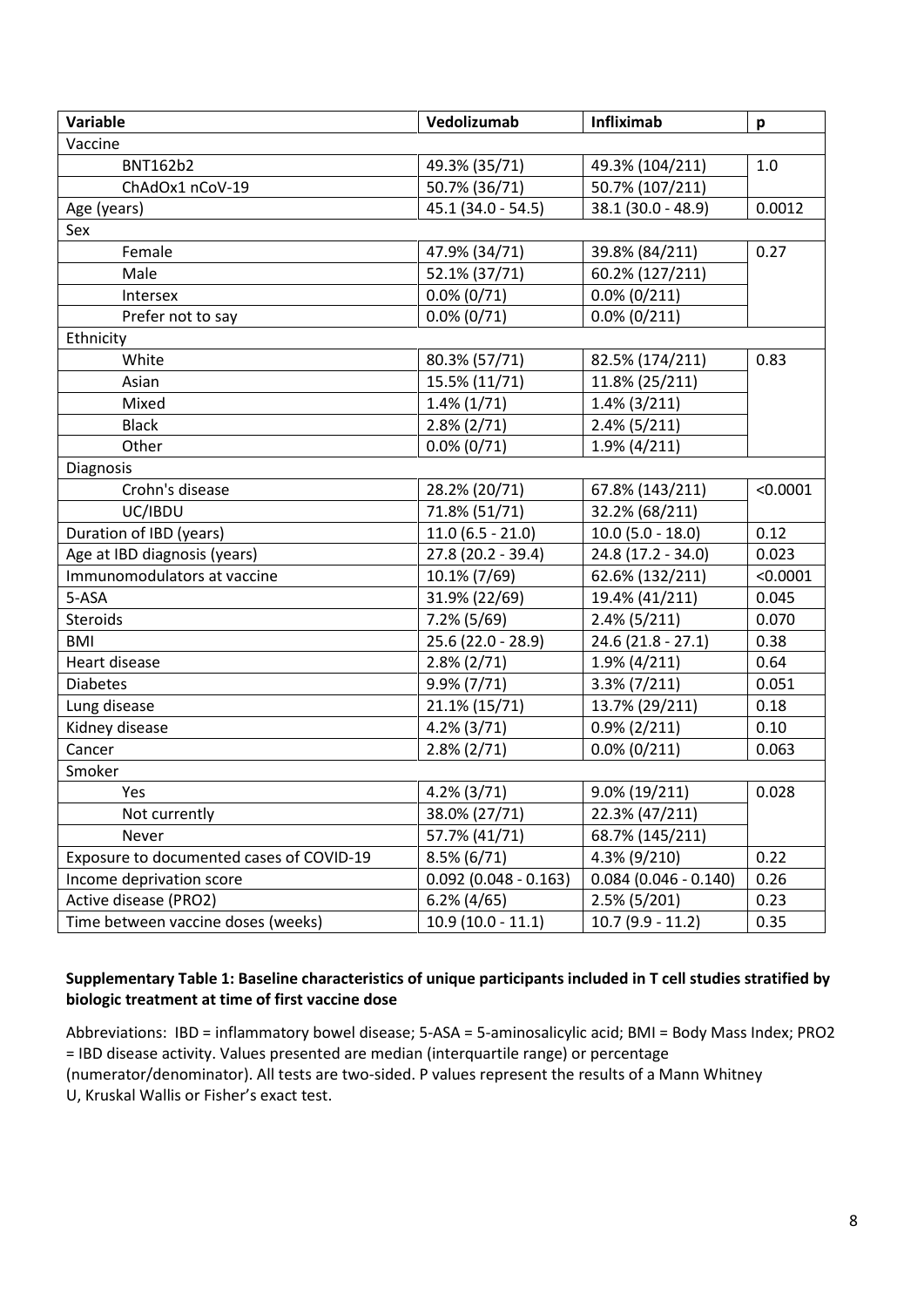| Variable                                                  | Vedolizumab             | Infliximab             | p        |
|-----------------------------------------------------------|-------------------------|------------------------|----------|
| Vaccine                                                   |                         |                        |          |
| <b>BNT162b2</b>                                           | 37.5% (84/224)          | 40.9% (217/530)        | 0.42     |
| ChAdOx1 nCoV-19                                           | 62.5% (140/224)         | 59.1% (313/530)        |          |
| Peak antibody concentration (U/mL)                        |                         |                        |          |
| Anti-N antibody concentration prior to first dose         | 0.9(14.2)               | 0.3(5.4)               | < 0.0001 |
| Anti-S RBD antibody concentration prior to first dose     | 4.8(20.9)               | 1.3(7.1)               | < 0.0001 |
| Anti-N antibody concentration prior to second dose        | 2.7(16.5)               | 0.6(6.4)               | < 0.0001 |
| Mode of SARS-CoV-2 diagnosis prior to second dose         |                         |                        |          |
| Positive PCR test                                         | 34.8% (78/224)          | 30.9% (164/530)        | 0.31     |
| Anti-N antibody concentration ≥0.12                       | 97.3% (218/224)         | 95.8% (508/530)        | 0.40     |
| Positive PCR test and anti-N antibody concentration ≥0.12 | 34.8% (78/224)          | 30.9% (164/530)        | 0.31     |
| Age (years)                                               | 43.4 (34.3 - 56.3)      | 38.8 (29.4 - 51.7)     | < 0.0001 |
| Sex                                                       |                         |                        |          |
| Female                                                    | 53.1% (119/224)         | 43.6% (230/528)        | 0.033    |
| Male                                                      | 46.9% (105/224)         | 56.2% (297/528)        |          |
| Prefer not to say                                         | $0.0\%$ (0/224)         | $0.0\%$ (0/528)        |          |
| Ethnicity                                                 |                         |                        |          |
| White                                                     | 88.8% (198/223)         | 85.8% (453/528)        | 0.83     |
| Asian                                                     | 7.6% (17/223)           | 8.3% (44/528)          |          |
| Mixed                                                     | $1.3\%$ (3/223)         | 2.5% (13/528)          |          |
| <b>Black</b>                                              | 1.8% (4/223)            | 2.8% (15/528)          |          |
| Other                                                     | $0.4\%$ (1/223)         | $0.6\%$ (3/528)        |          |
| Diagnosis                                                 |                         |                        |          |
| Crohn's disease                                           | 32.6% (73/224)          | 66.4% (352/530)        | < 0.0001 |
| UC/IBDU                                                   | 67.4% (151/224)         | 33.6% (178/530)        |          |
| Duration of IBD (years)                                   | $9.0$ (5.0 - 16.0)      | $8.0(3.0 - 15.0)$      | 0.028    |
| Age at IBD diagnosis (years)                              | $31.4(23.1 - 42.8)$     | $27.6(20.3 - 38.0)$    | 0.0013   |
| Immunomodulators at vaccine                               | 17.4% (39/224)          | 57.2% (303/530)        | < 0.0001 |
| 5-ASA                                                     | 35.3% (79/224)          | 21.9% (116/530)        | 0.00018  |
| Steroids                                                  | 5.4% (12/224)           | 3.2% (17/530)          | 0.21     |
| <b>BMI</b>                                                | $27.1(24.2 - 31.8)$     | 25.8 (23.4 - 30.1)     | 0.0078   |
| Heart disease                                             | 4.5% (10/222)           | 2.5% (13/527)          | 0.16     |
| Diabetes                                                  | 5.8% (13/223)           | 3.8% (20/528)          | 0.24     |
| Lung disease                                              | 19.7% (44/223)          | 10.6% (56/528)         | 0.0014   |
| Kidney disease                                            | 1.8% (4/223)            | $0.6\%$ (3/528)        | 0.20     |
| Cancer                                                    | $1.3\%$ (3/223)         | $0.4\%$ (2/528)        | 0.16     |
| Smoker                                                    |                         |                        |          |
| Yes                                                       | 7.6% (17/223)           | 11.0% (58/528)         | 0.14     |
| Not currently                                             | 35.0% (78/223)          | 28.8% (152/528)        |          |
| Never                                                     | 57.4% (128/223)         | 60.2% (318/528)        |          |
| Exposure to documented cases of COVID-19                  | 19.6% (44/224)          | 18.2% (96/527)         | 0.68     |
| Income deprivation score                                  | $0.102$ (0.058 - 0.178) | $0.105(0.057 - 0.185)$ | 0.98     |
| Active disease (PRO2)                                     | 6.6% (14/212)           | 5.4% (27/497)          | 0.60     |
| Time between vaccine doses (weeks)                        | $11.0(9.9 - 11.6)$      | $11.0(10.0 - 11.4)$    | 0.72     |
| Time from second dose to serum sample (weeks)             | $5.6(3.9 - 7.6)$        | $5.4(3.6 - 7.7)$       | 0.75     |

## **Supplementary Table 2: Baseline characteristics of participants who had a SARS-CoV-2 infection prior to receiving 2 doses of a SARS-CoV-2 vaccine**

Abbreviations: anti-N = anti-nucleocapsid; anti-S RBD = anti-spike receptor binding domain; IBD = inflammatory bowel disease; 5-ASA = 5-aminosalicylic acid; BMI = Body Mass Index; PRO2 = IBD disease activity. Values presented are median (interquartile range) or percentage (numerator/denominator). All tests are two-sided. P values represent the results of a Mann Whitney U, Kruskal Wallis or Fisher's exact test.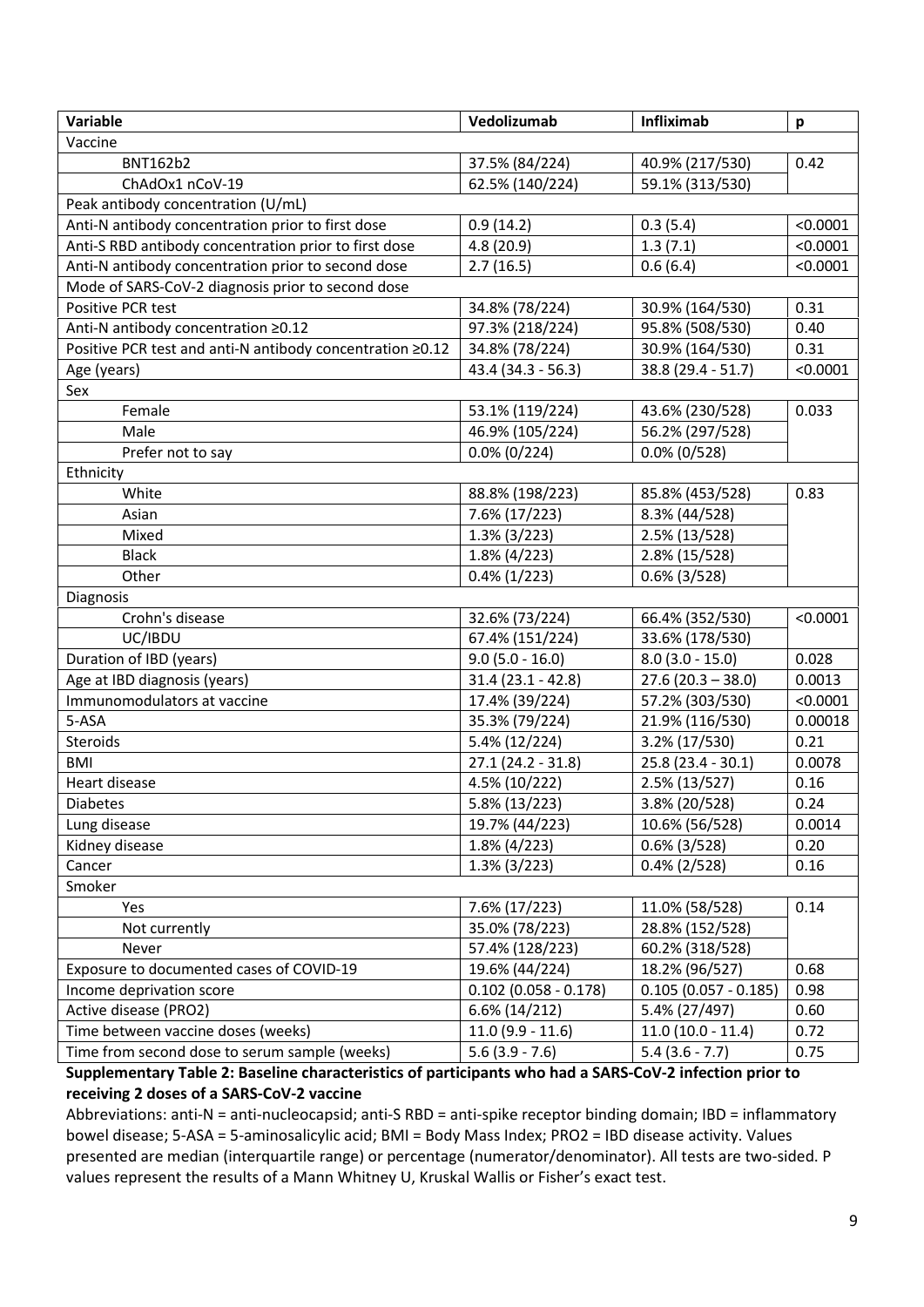| Variable                                 | Infliximab             | Vedolizumab            | p       |  |
|------------------------------------------|------------------------|------------------------|---------|--|
| Vaccine                                  |                        |                        |         |  |
| <b>BNT162b2</b>                          | 42.4% (329/776)        | 40.5% (314/776)        | 0.47    |  |
| ChAdOx1 nCoV-19                          | 57.6% (447/776)        | 59.5% (462/776)        |         |  |
| Age (years)                              | 46.7 (34.5 - 59.2)     | 46.5 (34.6 - 59.9)     | 0.96    |  |
| Sex                                      |                        |                        |         |  |
| Female                                   | 47.6% (371/779)        | 50.2% (389/778)        | 0.35    |  |
| Male                                     | 52.4% (408/779)        | 49.9% (388/778)        |         |  |
| Prefer not to say                        | $0.0\%$ (0/777)        | $0.1\% (1/778)$        |         |  |
| Ethnicity                                |                        |                        |         |  |
| White                                    | 91.0% (709/779)        | 90.4% (703/778)        | 0.93    |  |
| Asian                                    | 5.8% (45/779)          | 5.8% (45/778)          |         |  |
| Mixed                                    | 1.9% (15/779)          | 2.4% (19/778)          |         |  |
| <b>Black</b>                             | $0.6\%$ (5/779)        | $0.5\%$ (4/778)        |         |  |
| Other                                    | $0.6\%$ (5/779)        | $0.9\%$ (7/778)        |         |  |
| Diagnosis                                |                        |                        |         |  |
| Crohn's disease                          | 41.5% (323/779)        | 41.5% (323/778)        | 1.0     |  |
| Ulcerative colitis                       | 55.3% (431/779)        | 55.3% (430/778)        |         |  |
| IBD-unclassified                         | 3.2% (25/779)          | 3.2% (25/778)          |         |  |
| Duration of IBD (years)                  | $9.0(4.0 - 17.0)$      | $9.0(4.0 - 16.0)$      | 0.73    |  |
| Age at IBD diagnosis (years)             | $31.6(22.5 - 46.7)$    | 32.1 (22.7 - 45.2)     | 0.72    |  |
| Immunomodulators at recruitment          | 25.5% (199/779)        | 25.4% (198/778)        | $1.0\,$ |  |
| 5-ASA at recruitment                     | 30.9% (241/779)        | 32.5% (253/778)        | 0.51    |  |
| Steroids in 2020                         | 4.1% (32/779)          | 5.4% (42/778)          | 0.24    |  |
| <b>BMI</b>                               | $26.5(23.3 - 30.0)$    | 25.9 (23.1 - 29.7)     | 0.18    |  |
| Heart disease                            | 4.2% (33/779)          | 3.6% (28/778)          | 0.60    |  |
| <b>Diabetes</b>                          | 5.5% (43/779)          | 6.6% (51/778)          | 0.40    |  |
| Lung disease                             | 15.1% (118/779)        | 15.4% (120/778)        | 0.89    |  |
| Kidney disease                           | $1.0\%$ (8/777)        | 1.4% (11/778)          | 0.50    |  |
| Cancer                                   | $0.4\%$ (3/779)        | $0.9\%$ (7/778)        | 0.22    |  |
| Smoker                                   |                        |                        |         |  |
| <b>Yes</b>                               | 9.8% (76/779)          | 8.7% (68/778)          | 0.55    |  |
| Not currently                            | 33.9% (264/779)        | 36.2% (282/778)        |         |  |
| Never                                    | 56.4% (439/779)        | 55.0% (428/778)        |         |  |
| Exposure to documented cases of COVID-19 | 9.0% (70/779)          | 7.7% (60/778)          | 0.41    |  |
| Income deprivation score                 | $0.095(0.054 - 0.154)$ | $0.088(0.053 - 0.146)$ | 0.40    |  |
| Active disease (PRO2)                    | 10.0% (78/779)         | 9.1% (71/778)          | 0.61    |  |

## **Supplementary Table 3: Baseline characteristics of participants following propensity matching of baseline variables**

Abbreviations: IBD = inflammatory bowel disease; 5-ASA = 5-aminosalicylic acid; BMI = Body Mass Index; PRO2 = IBD disease activity. Values presented are median (interquartile range) or percentage (numerator/denominator). All tests are two-sided. P values represent the results of a Mann Whitney U, Kruskal Wallis or Fisher's exact test.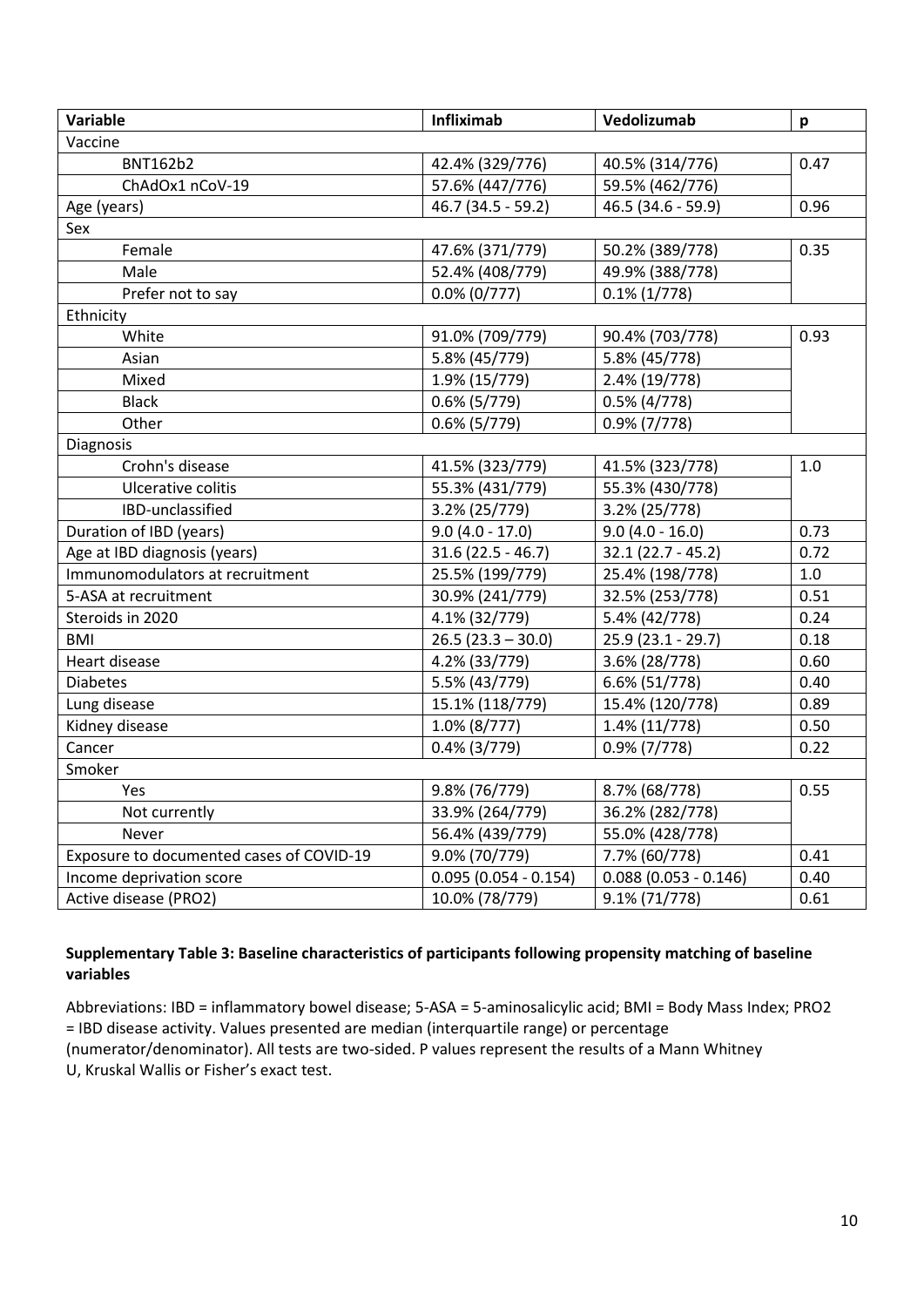| <b>Biologic and immunomodulator status</b> | <b>BNT162b2</b> | ChAdOx1 nCoV-19 |
|--------------------------------------------|-----------------|-----------------|
| Infliximab with immunomodulator            | 94.1% (525/558) | 93.1% (716/769) |
| Infliximab without immunomodulator         | 97.5% (347/356) | 93.5% (557/596) |
| Vedolizumab with immunomodulator           | 98.7% (77/78)   | 99.3% (134/135) |
| Vedolizumab without immunomodulator        | 97.9% (328/335) | 99.2% (479/483) |

**Supplementary Table 4: Proportion of patients with an anti-S RBD antibody concentration greater than the seroconversion threshold of 15U/mL at 2-10 weeks following two doses of SARS-CoV-2 vaccine stratified by biologic treatment, immunomodulator status and vaccine type** 

Values presented are percentage (numerator/denominator).